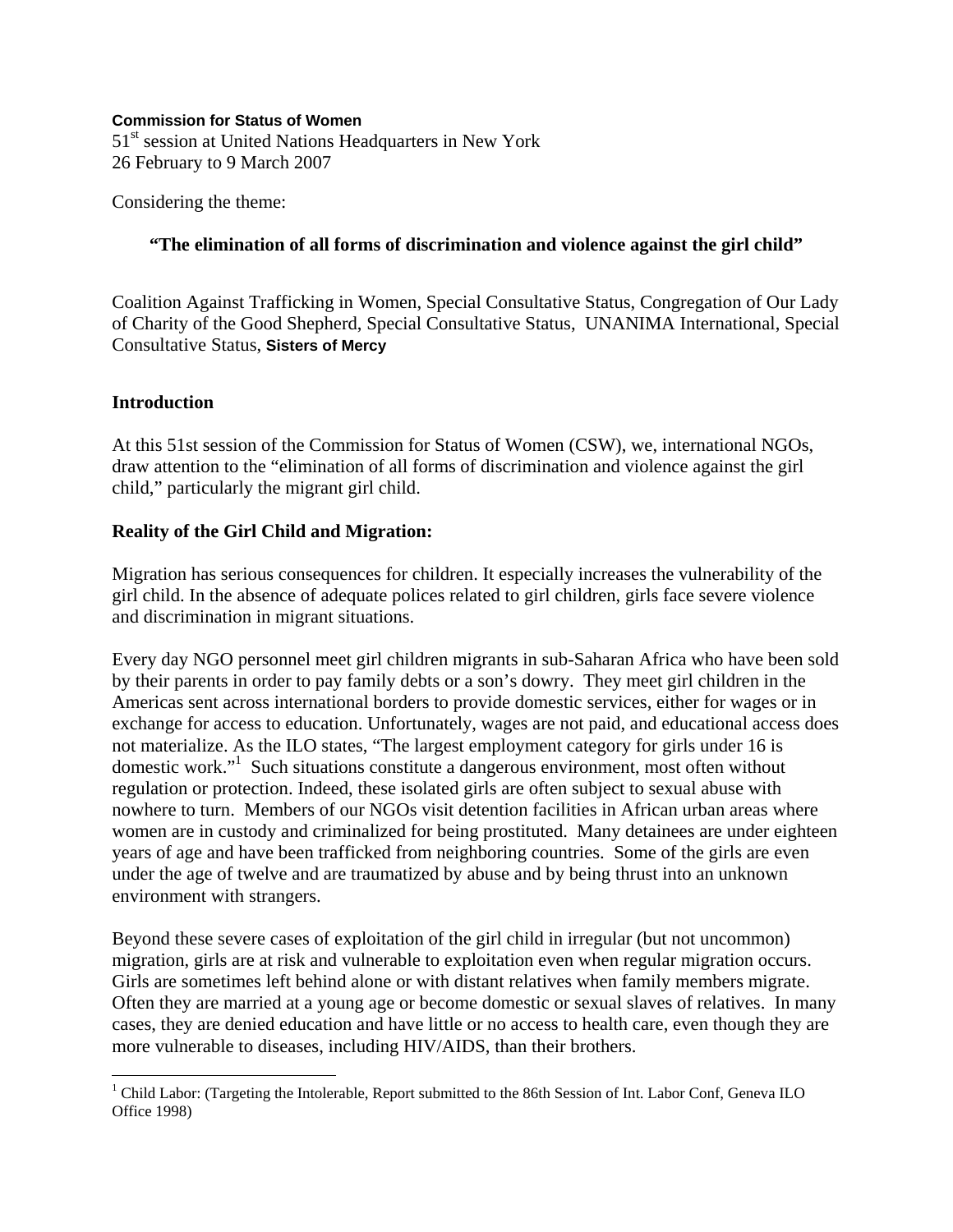Girls who migrate with families find scant social protection. In shelters and camps girls are the most vulnerable to rape and disease. As migrants they are denied full protection of the law, even when they have proper legal papers and documents. All children tend to be marginalized but as girl children and migrants they are particularly vulnerable.

We know that about half of the migrants from developing countries are aged between 12 and 29 years old. Still, accurate and comprehensive sex-disaggregated data about the migration of girl children and its effects are minimal.

Further, up to 50% of the over 1.2 million persons trafficked each year are children. We note also that there are strong links between human trafficking and migration policies. The **United Nations Population Fund** UNFPA, *State of the World Population Report: Selling Hope and Stealing Dreams*, 2006 says that "trafficking is not only one of the most horrific manifestations of migration 'gone bad,' it also undermines national security and stability." It further states that increasingly restrictive immigration policies limit the possibility of legal entry [into another country], which in turn drives more and more would-be migrants, particularly women and girls, to unwittingly entrust themselves to traffickers.

Economic development fueled by migration should not be promoted at the expense of girl children. Any short-term gains are far outweighed by the costs associated with violence against women and girls such as health care and criminal justice responses to commercial sexual exploitation. Further detail on these costs can be found in the 2006 report of the Secretary General.

Despite international human rights obligations, states often fail to provide social protection to the girl child, particularly the girl child who is moving between one state or region and another. Societies continue to be characterized by male domination and patriarchal political, economic and social structures, which disadvantage girls from birth. The perpetrators of violence against girls proceed with impunity. According to the UN special Rapporteur on Violence against Women, "the lack of rights afforded to women serves as the primary causative factor at the root of both migration and trafficking." When half the world's population is discriminated against, this denial of individuals' human rights expands to become a persistent threat to social stability and global security. Changing the gender paradigm by which women and girls are objects of male aggression is necessary to realize the advancement of women in social, political or economic life.

We urgently affirm the need for full implementation of Section L of the Beijing Platform for Action (BPFA) and Articles 19, 20, and 34-36 of the Convention on the Rights of the Child. We remind the CSW that at the 2005 World Summit, world leaders reaffirmed their previous commitments to eliminate all forms of discrimination and violence against women and girls. At its sixtieth session, the General Assembly adopted resolution 60/141 on the girl child, which expressed deep concern about discrimination against the girl child and the violation of her rights and stressed the importance of a substantive assessment of the implementation of the BPFA with a life-cycle perspective.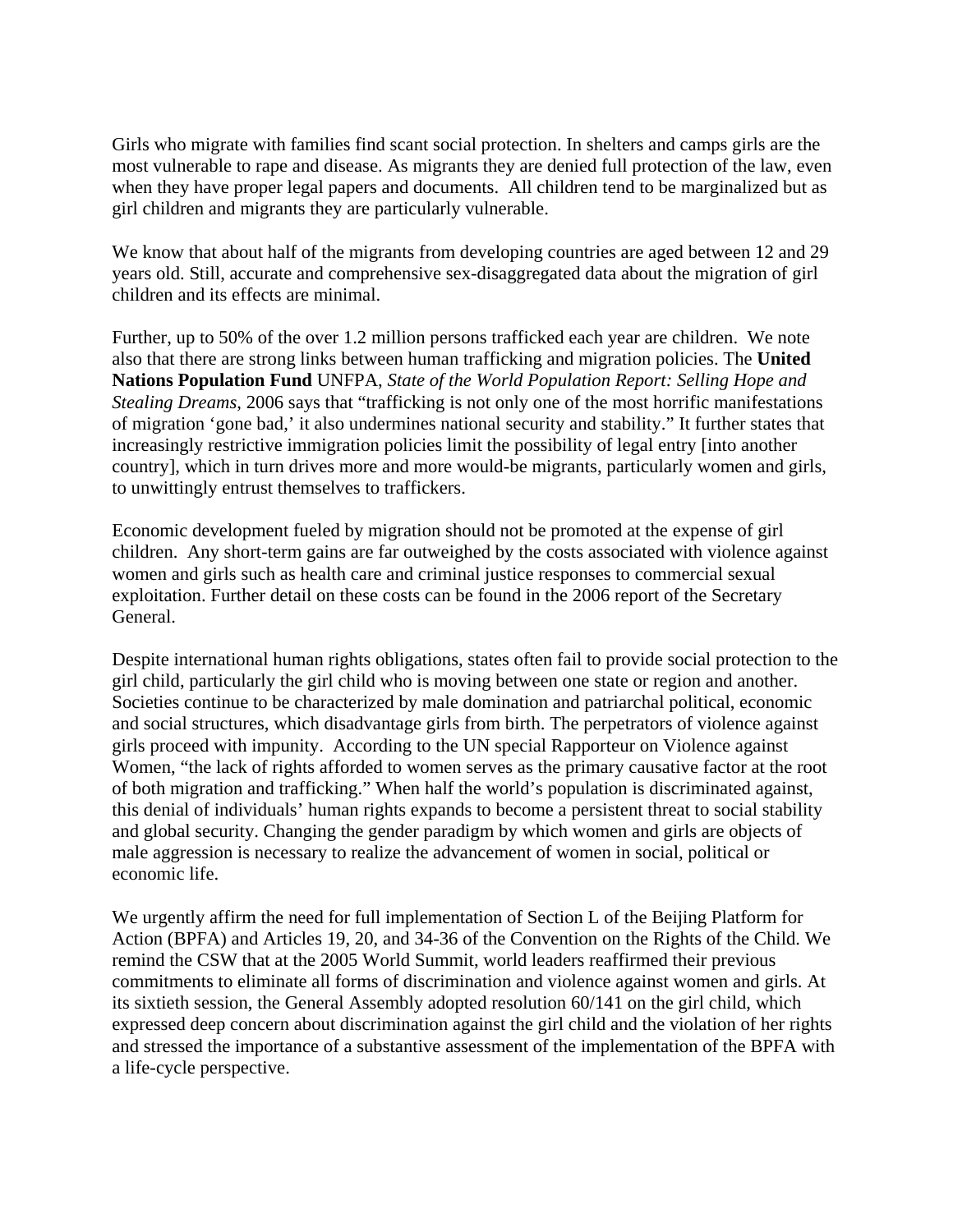# **Effective Practices Make a Difference**

We are aware that NGOs and governments have made efforts to protect and empower girls, supporting their participation in development of programs and structures that afford them rights and opportunities. We encourage the international community to build on existing effective practices.

Education is essential in effective practices. In Mexico, the *Coalition against Trafficking in Women, Latin America,* has developed, with the participation of youth, a series of trainings on human rights that are used for boys and girls in school. The *Coalition* in Mexico has also presented public service spots, which raise the consciousness of boys regarding the harm of discrimination and violence to women and girls.

Prevention strategies also counter discrimination against girls. An international micro-enterprise project of the Congregation of Our Lady of Charity of the Good Shepherd, Handcrafting Justice, supports local skills training and economic empowerment for women and girls. Thus, girls need not migrate from their home communities but can participate in the economic life of their communities, including education and personal development, in a safe environment. Their skills empower them to resist recruiters who try to lure them into activities where they are vulnerable to discrimination and violence.

Government-NGO partnerships can model possibilities in the global reality. For example, in Italy the government contacts NGOs when victims of international trafficking are being repatriated to home countries such as Nigeria. The NGOs make use of networking in Nigeria to alert Nigerian NGOs of arrivals. Thus the women can be welcomed safely and not be re-trafficked again.

#### **Recommendations**

We call on this Commission to meet these urgent issues by developing an unambiguous statement denouncing all forms of violence against girls, with special attention to migrating girls. Such a statement must include mechanisms for enforcement and monitoring,

Specifically we recommend that governments

*•* Ratify and implement the International Convention on the Protection of the Rights of All Migrant Workers and Members of Their Families (Adopted by General Assembly resolution 45/158, 1990). Destination states have a particular responsibility for this implementation.

*•* Support the creation of an inclusive UN Forum on migration, following the recommendations of the General Assembly High Level Dialogue on Migration of September 2006. Ensure that such a Forum includes meaningful participation of persons who have been migrants.

*•* Articulate a coherent national policy explicitly denouncing all violence, including the prostitution of girls, as a violation of the human rights of women. Review and amend laws that structurally support inferiority of girls and women (e.g., dowry laws, marriage laws, property laws, etc.)